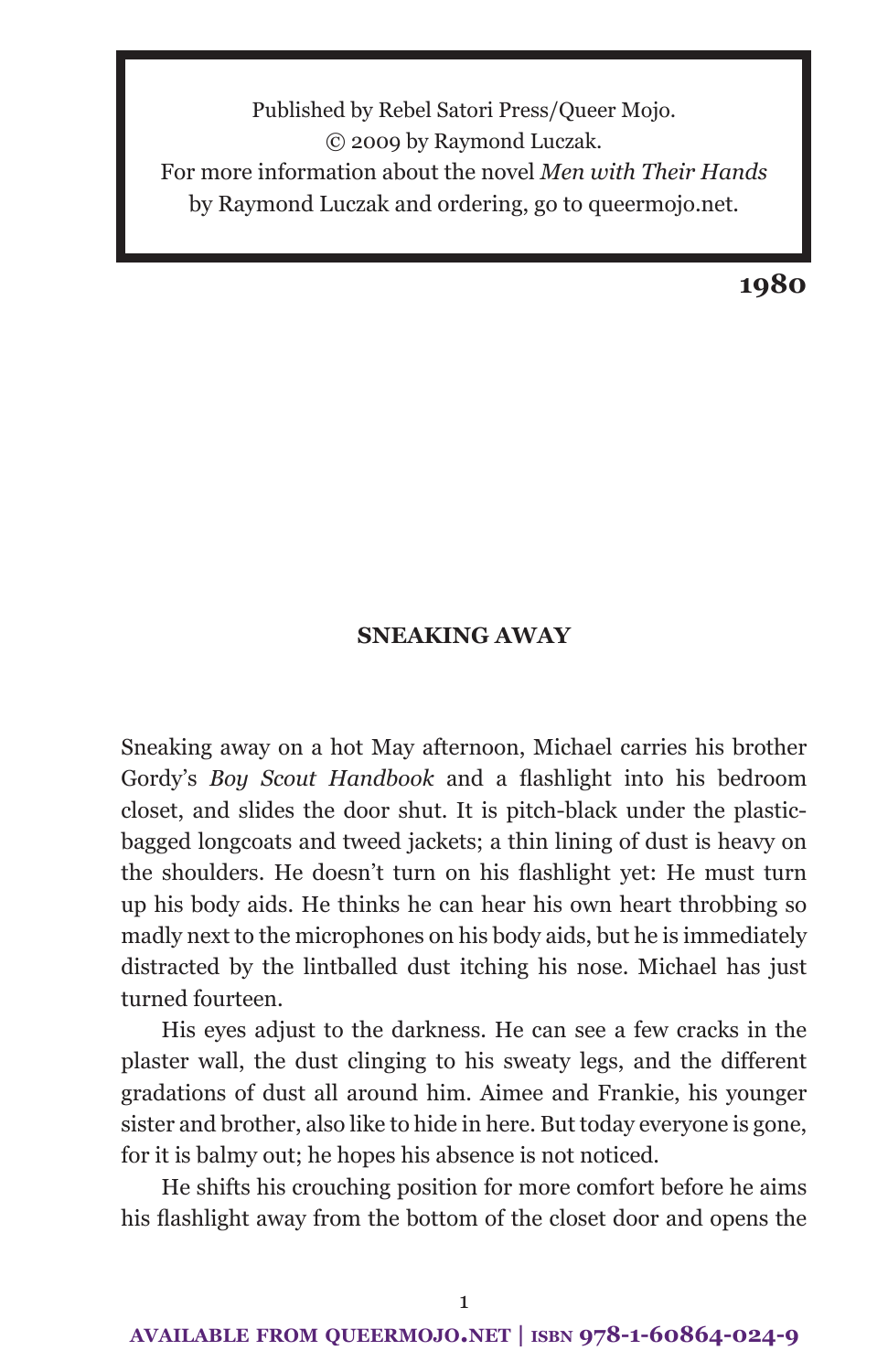handbook. He finds the page titled INDIAN MANUAL ALPHABET, and stares at its twenty-six handshapes. His parents, teachers, and speech therapists have told him not to learn any signs.

Yet he finds the handshapes irresistible. He searches for *M*, and looks at it on his hand.

*M?* he wonders. *Why like that?*

Then he notices the *N* on the page. He sees the difference: *M* has three fingers folded over the thumb; *N*, two. Yes, it resembles the claws of those two letters. He runs through the alphabet slowly, trying to see how or why the handshape was created for each letter. He runs through it again and again, until he feels fairly sure he has it down.

His name? "M-i-c-u-a-e-l O-s-b-o-r-n-e."

He checks the spelling again, and realizes his *H* fingers should lean sideways. He spells his name again until he can spell it quickly.

THUD.THUD.THUD. Michael jolts from the banging on the door. His arm has gotten too sore from holding it up so high that he drops his flashlight. He stuffs the handbook behind a pile of shoes just as his younger sister Aimee slides the door open. "Michael! What are you doing in there? We were looking all over for you. We're going to Burger Chef. You wanna come?"

# $\mathbb{Q}$

In the station wagon they cruise through Olney to Burger Chef. Michael tries to act nonchalant as he watches for that older deaf man. He doesn't know his name, and he notices that his parents always pretend he is not there whenever he is. He takes in the metronomic fingerspelling on the man's hand as two young girls watch and giggle with him in that secret language.

### W

Two days later, Michael takes his ten-speed bike and pedals furiously into town, up this way and that, seeking that deaf man at every bench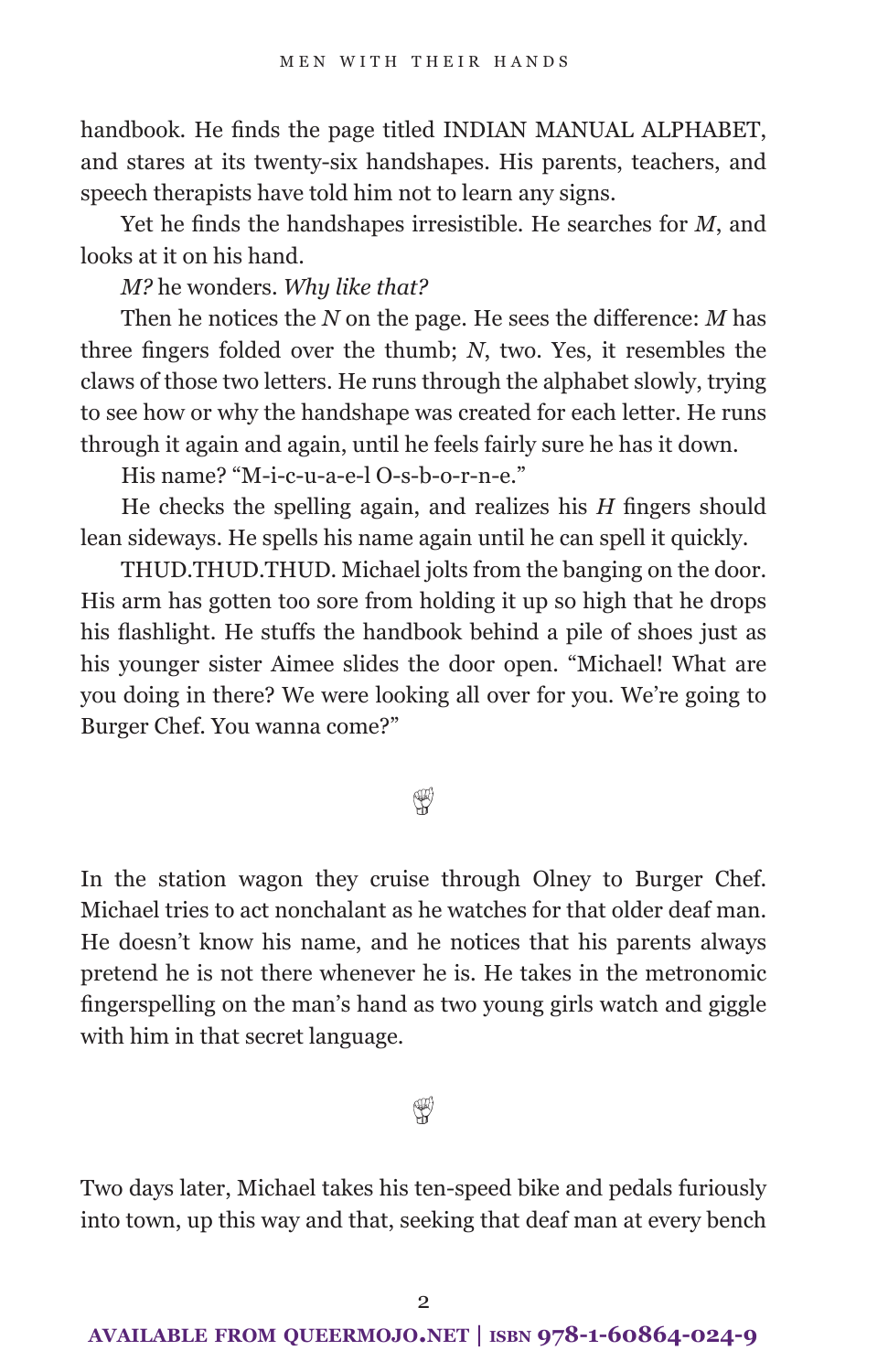he has seen him sit on while passing out the manual alphabet cards. At last, he sees him strolling out of the A&P near St. Rosita's Church, and slows down after him until he sits on a bench in front of a tavern.

The man's face changes suddenly into a question. He points to him and then his own ear and to his mouth. "You deaf?"

Michael is immobilized. He gets off his bike and brings it up to behind the bench. He fingerspells slowly, "A-g-a-i-n."

The man points to Michael's hand and brings his own fingertips together against the palm of his other hand. "Again." He gestures fingerspelling and looks exhausted by the whole idea, and then smiles. "Again."

"Again?" The sign feels different.

The man nods with a grin on his face. He points to Michael and then to his own throat, and shakes his head no-no.

"You don't want me to use my voice?"

The man shakes his head, and points to his own lips. He squints his eyes as if lipreading is too painful for him.

Michael is hit by a desire to run away, but the blue flames of the man's eyes beckon him to stay. "W-h-a-t—"

"What." The man shows him the sign, a simple slash across the palm.

"Y-o-u-r—"

"Your."

"N-a-m-e—"

"Name. My name T-o-n-y R-a-t-h-e-s. Yours—what?"

"My name M-i-c-h-a-e-l O-s-b-o-r-n-e."

"Good. Better hearies think they know fingerspell names."

"What was *that*?" Michael has reverted back to his voice.

Tony closes his eyes shut and points to his throat: Still a no-no. Finally, he opens his eyes and smiles. "You m-u-s-t must l-e-a-r-n learn." He points to the fingertips of his *V* and then his eyes: Wherever his *V* looks, his eyes also follow.

"What?"

"L-o-o-k." He demonstrates the various uses of that *V* as a pair of eyes.

"W-a-t-c-h. S-t-a-r-e." As he does this, Michael notices a slight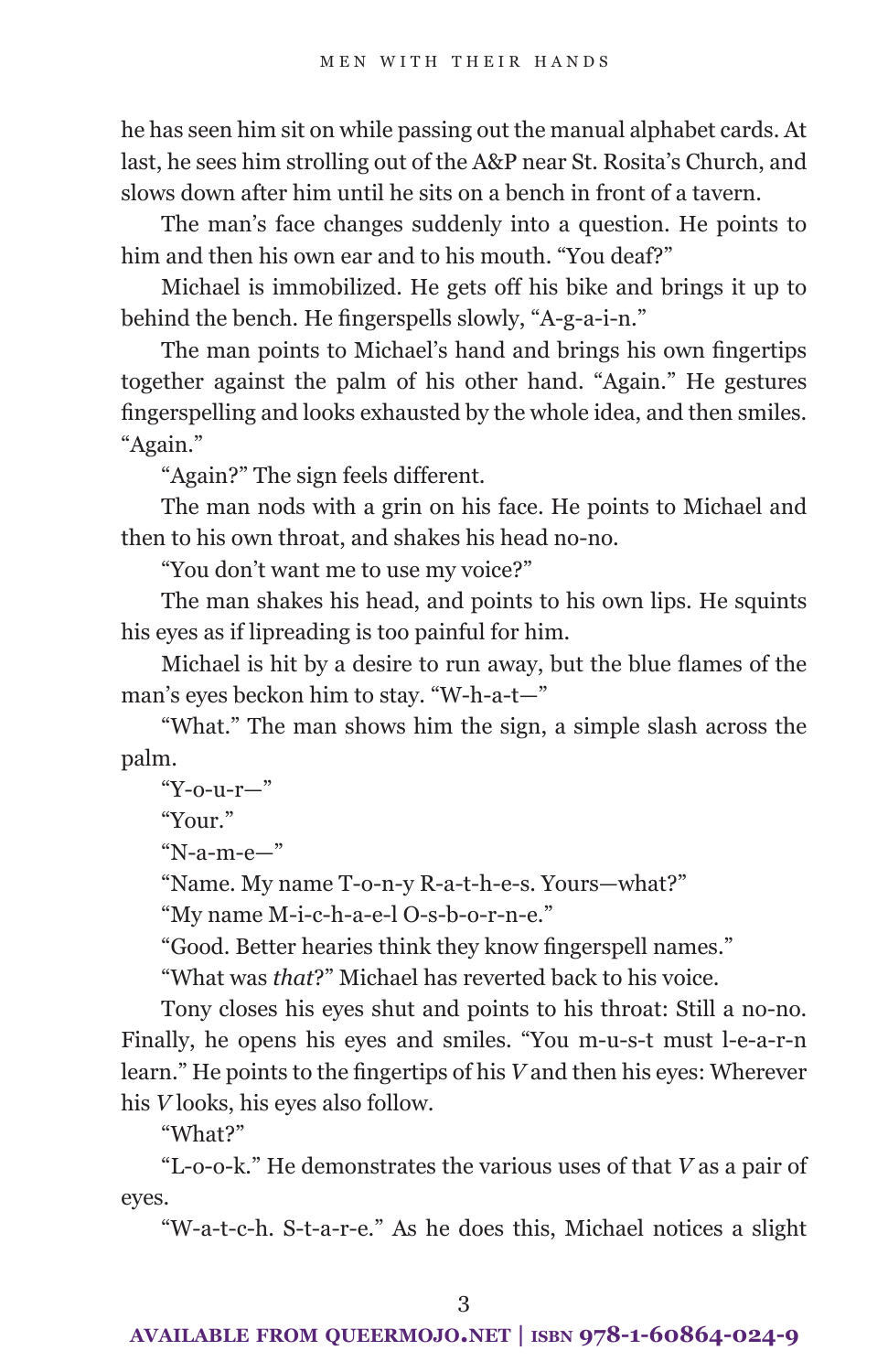change in his eyes when a girl of about six years old walks past with her mother. "She w-i-l-l will grow b-e-a-u-t-i-f-u-l beautiful w-o-m-a-n woman. You l-i-k-e like g-i-r-l-s girls?"

"Yes," Michael lies. He still dreams about Nick, a varsity quarterback who used to be his best friend when they were younger.

"H-o-w o-l-d how old you?"

 $"1 - 4."$ 

"No. Fourteen." He holds up the closed fingers of his *4* towards himself, then beckons him. Michael copies it quickly and opens up like a flower blooming.

The afternoon evaporates in the melting of Michael's voice. He is ecstatic when he arrives home.

# $\mathbb{Q}$

"Michael." Mom and Dad sit morosely at the kitchen table. "Michael." It's the first time that Michael has ever thought of them old, or looking beaten.

"What?" Michael signs, and then remembers his voice. "What?"

"You're not supposed to be talking hands with that man."

"Why not?"

"Because it's not good for your speech, and then we'll never understand you."

Michael storms upstairs and buries his face on the bed. His face is hot inside the pillow where he has constantly dreamed a world all his own. He'd know every sign in the world. He would be so clear that everyone would see the fallacy of speaking with their voices and clamor to sign instead.

No one in his family would tattle-tale to Mom and Dad about his signing. He would gossip to them if they lapsed into using their voices.

No speech therapist would admonish him gently when he tried to gesture by way of explaining something. He would feel more confident about using his voice without worrying about enunciation.

None of his classmates would stare at his earmolds or the cords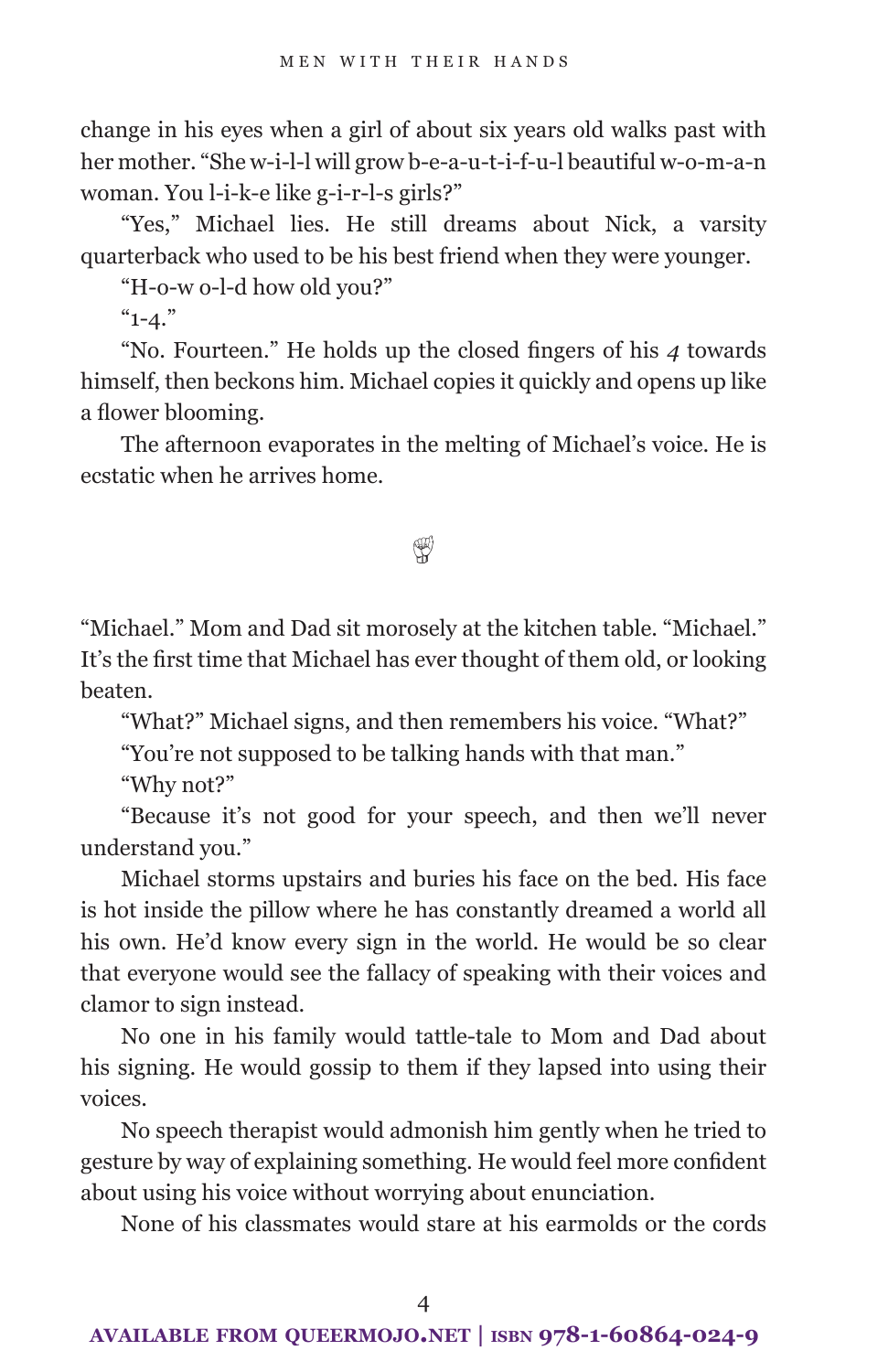out of his collar. *Everyone* would wear hearing aids and take those early morning two-hour trips to Lansel for audiological exams . . .

 $\mathbb{Q}$ 

He wakes up at seven in the morning with a strong urge to pee. He clambers downstairs and is relieved to find that no one else is up yet.

When he steps out of the bathroom, Dad is drinking a glass of orange juice. "Morning."

"Good morning." Dad's eyes seem so sad as Michael lipreads. "How are you today?"

"Okay. I guess."

Dad's face turns past Michael, and he turns to find Mom saying, "Good morning, Michael."

"I'm not sorry," Michael says abruptly. "I'm not going to be."

Dad turns away as if slapped in the face.

"Michael . . ."

"Mom. Dad. It's too frustrating for me. It's nothing for you to talk with your voices. For me, it's just hard work." Michael glares at them sullenly before he tiptoes upstairs and slips back into bed.

# $\mathbb{Q}$

Two hours later Michael changes from his old gym shorts into another pair, one with two pockets, and a fresh T-shirt. He eats a bowl of cereal and downs a glass of orange juice. Frankie runs back into the kitchen as he puts his dirty dishes into the sink of suds and says excitedly, "Judy ran away!" Judy is their huge German shepherd usually chained to a pole in one corner of the backyard.

"Where's she now?"

"The Crowleys up the street got her. Gordy's bringing her back."

"Really." For some reason he can't feel more excited about all this.

"What's wrong with you? You never talk to me."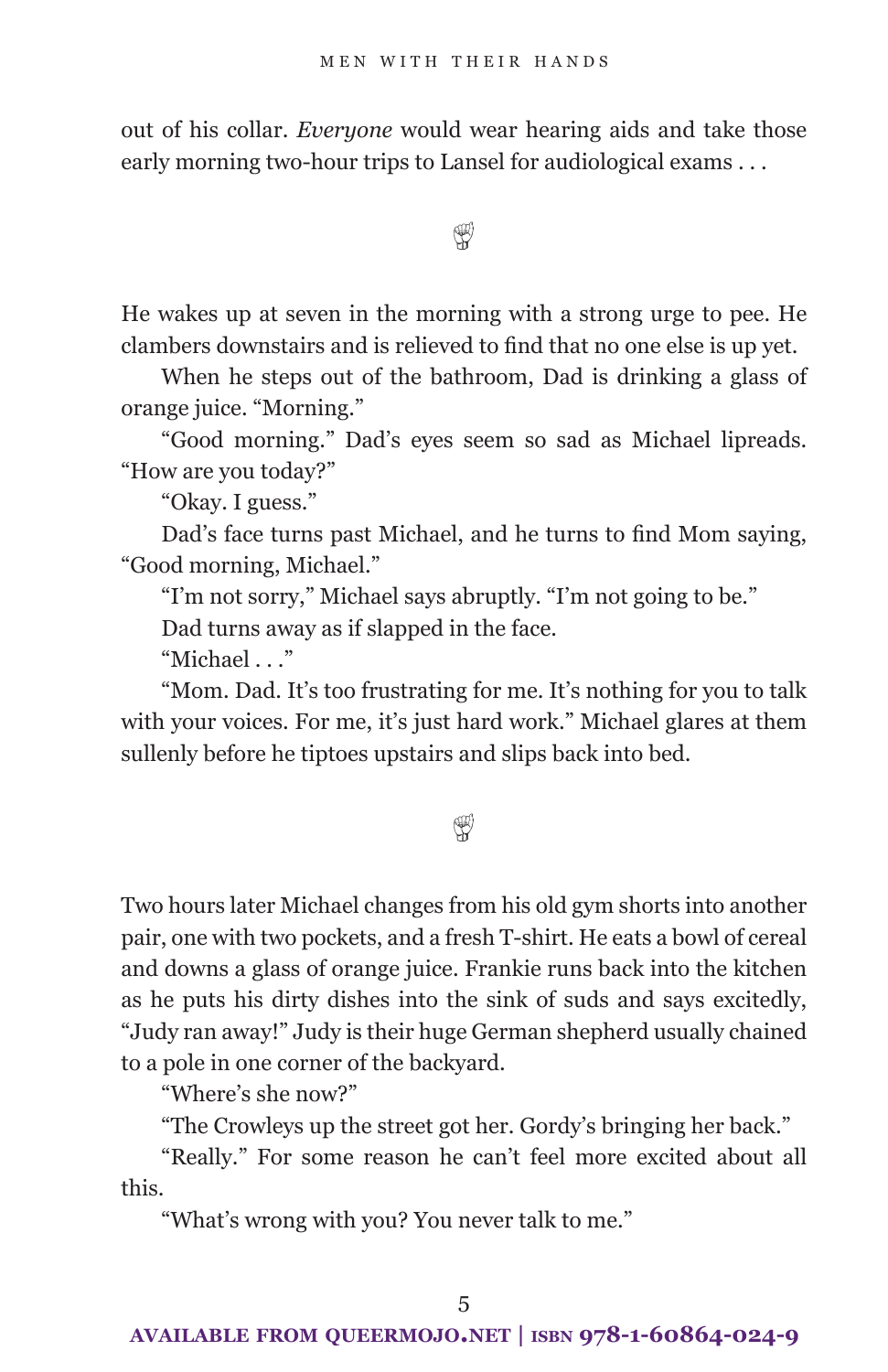"What's there to talk about?"

"Aren't you going up the street with me?"

"Oh, do I have to?"

As they walk out the door, Judy comes prancing into the house, the chain of her leash banging loudly along on the floor, and slurps water from her pan. Gordy comes in and shakes his head.

While Frankie tries to slip the lock off the leash on the panting Judy, Michael is already sneaking away on his ten-speed toward town.

 $\mathfrak{P}$ 

All morning he doesn't see Tony anywhere.

After lunch he tries again, but still no sign of him.

 $^\circledR$ 

Two days later he finds Tony sitting on the same bench. "How you?"

"Fine."

"What?"

"Voice no-no. Fine f-i-n-e fine."

"Fine. Oh. Fine."

Michael learns Tony is a janitor at the elementary public school, and has lived alone since 1969. Tony invites him to his apartment, just above the tavern.

Michael walks upstairs after him. The place is well-kept. He finds it rather odd that the living room and bedroom should have so many stuffed animals placed about; he has never known of an older man having such things.

They sit in the living room and continue chatting while they drink lemonade. "How d-o you understand T-V?"

"C-l-o-s-e-d c-a-p-t-i-o-n." He points to the huge brown box with a few knobs on it, and turns on the TV. He turns the channel until he finds a program with white captions set in black strips at the bottom of the screen.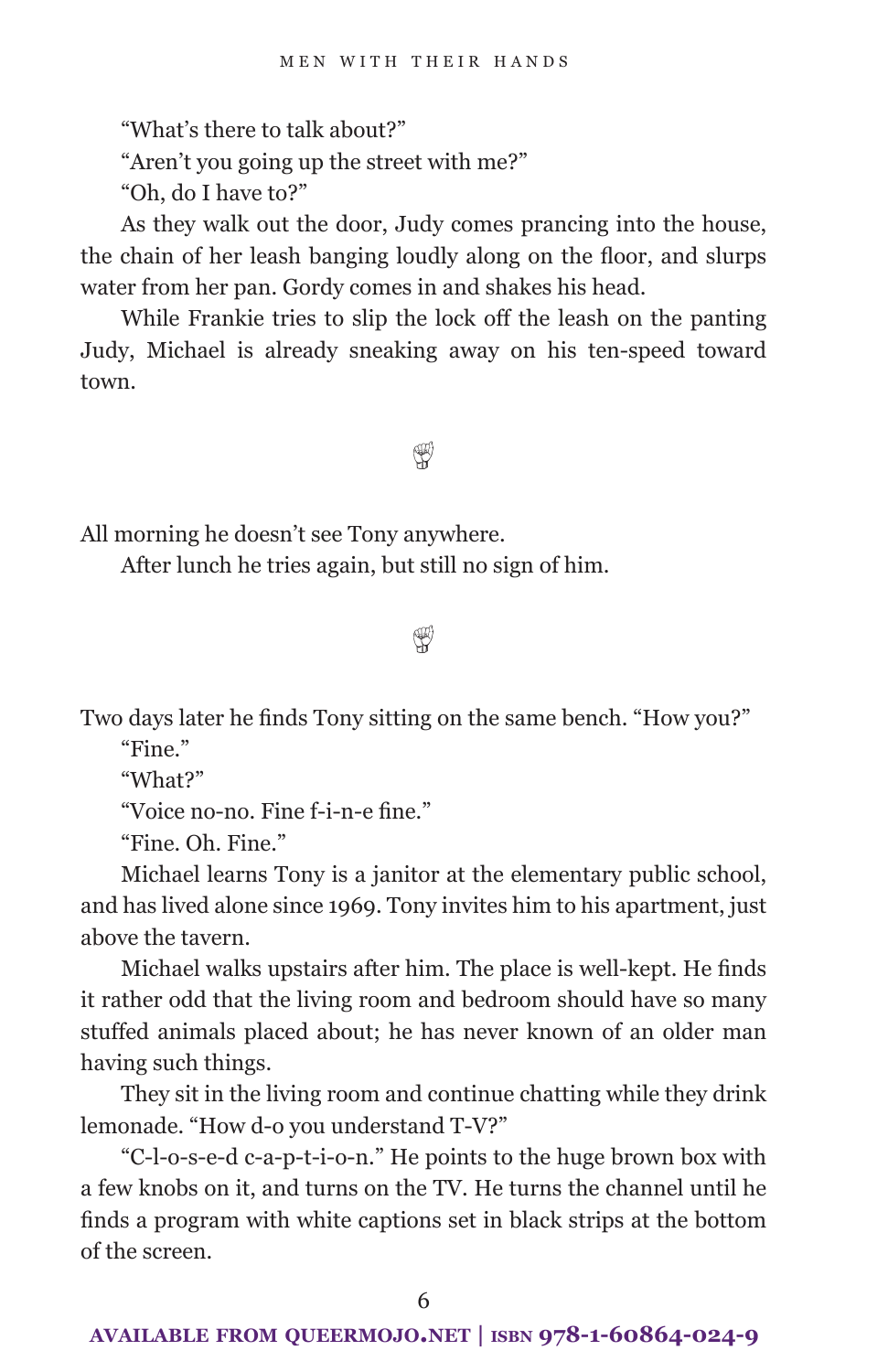Michael is entranced. "Where c-a-n you g-e-t it?"

"S-e-a-r-s." He looks under his coffee table and pulls out the catalog. He opens it to the right page easily, and as Michael looks at the price, he notices how well-worn the print has become from much perusal. *Expensive, but better than nothing.* Michael nods, memorizing the page number so he can point it out in the catalog later to Mom and Dad.

He puts it down on the coffee table, and finds Tony sitting on a chair. "Like girls? What k-i-n-d?"

Michael hesitates. No one's ever asked him so pointedly about that; besides, he knows he is still in love with Nick.

"I d-o-n-t k-n-o-w."

"You don't-know? Come-on. You know what you like."

"What do *you* like?"

"You not bla-bla-bla out-there? You-and-me, good-friends."

Michael nods hesitantly.

"Me-like girls y-o-u-n-g. Understand?"

He nods again.

Tony says, "Wait." He enters his bedroom, and Michael turns up his hearing aids to hear his actions better. All he can comprehend out of the various sounds he hears is a door opening and closing.

Tony carries out a pictorial magazine and opens up to the middle. Michael blanches: The girl can't be older than nine years old.

"Sorry. Me-misunderstood you. You not tell? You not tell, promise you not bla-bla, don't-want lose job, deaf find job hard—"

"Stop!" he shouts at the top of his voice.

Tony stands still, fear quivering in his eyes.

"I'm sorry. I don't want any more personal questions." Michael is not sure how to sign all of that; at least Tony is lipreading him very intensely.

"Sorry. You not t-e-l-l?"

He shakes his head. "M-u-s-t g-o."

"Me understand. T-a-l-k again?"

"M-a-y-b-e."

Michael gets on his bike and pedals as far as he can go, and he finds himself on the winding road to Olney Lake. He stops at the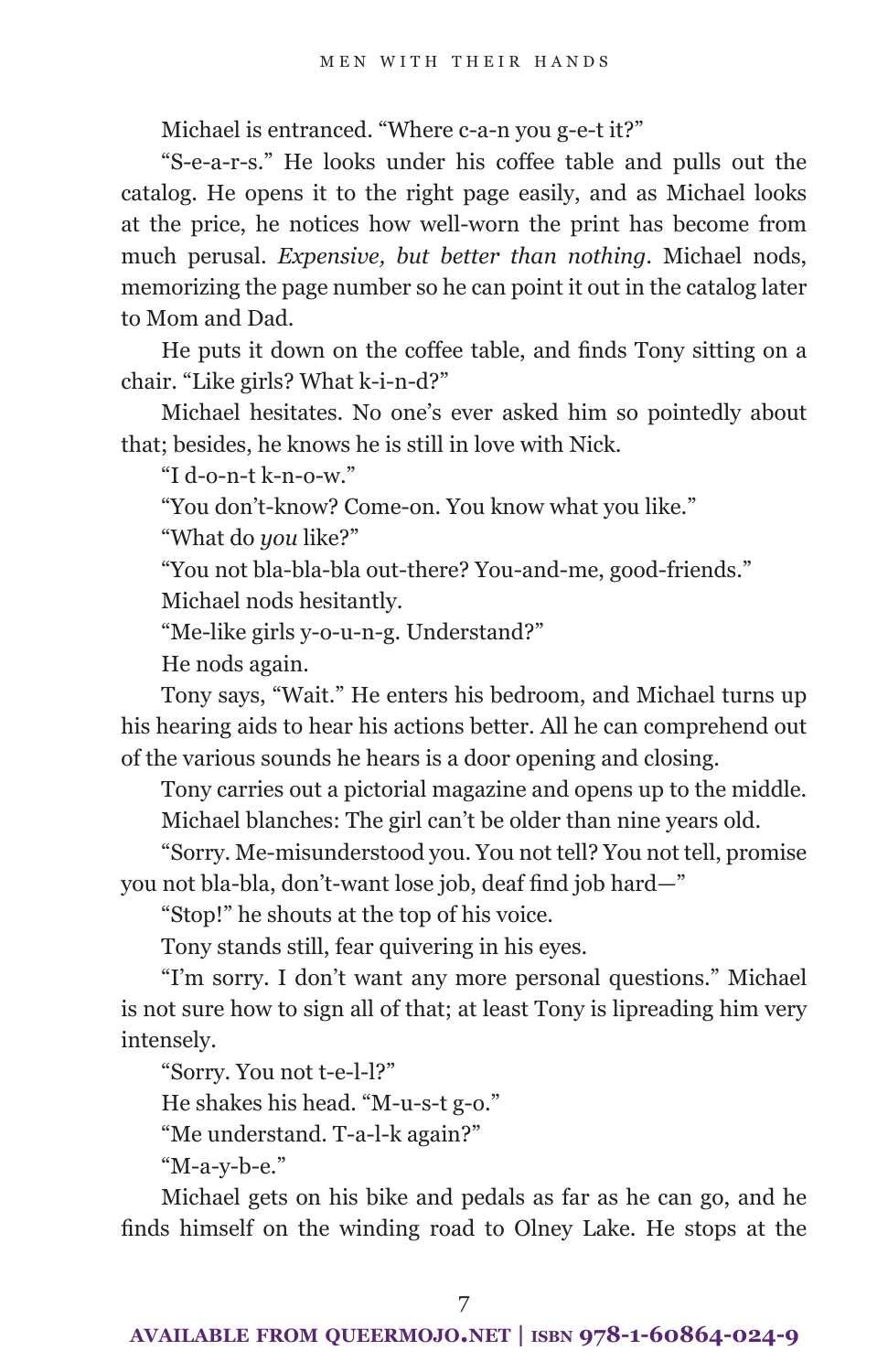Thomas Bridge over the Abbott River, and watches the shimmering rays reflecting back into his face.

He pedals laboriously back home.

 $\mathbb{Q}$ 

Four months later, on a September Saturday afternoon, one of his older sisters Glenna runs upstairs and tells Michael, "The police wants to talk to you!"

"What?" Michael puts his mark in his book, and follows his sister Glenna to the kitchen. He sees Mom looking on very anxiously while Aimee and Frankie sit on one side of the kitchen table.

A tall, stocky uniformed man with a trimmed moustache and a slight beer belly extends his hand. "Hello, Michael. I'm Officer Bowie, and this is Officer Wilson."

Michael feels the warm thickness of their hands and whispers, "Hello."

"We have some questions to ask you. For the sake of our records, we have to ask you some preliminary questions."

Michael stares with a puzzled face. "What was that?"

"Your friend Anthony Rathes—you know Tony the deaf guy here in Olney—was arrested for having dirty pictures in his house."

Michael looks at Mom, and then Glenna. *What should I say?*

"Do you know him?"

" $Yes \n$ ..."

"Did you know he had dirty pictures?"

" $No.$ "

"He says you told on him."

Mom says, "He can't use the phone yet."

"Oh." Officer Bowie is relieved. "That clears up a lot of things. Someone else called and told us about his stuff. But did you know he had that stuff?"

He swallows some air before he says, "Yes."

"Did he do anything to you? You know?"

"No! He just showed me a magazine and I told him I didn't want